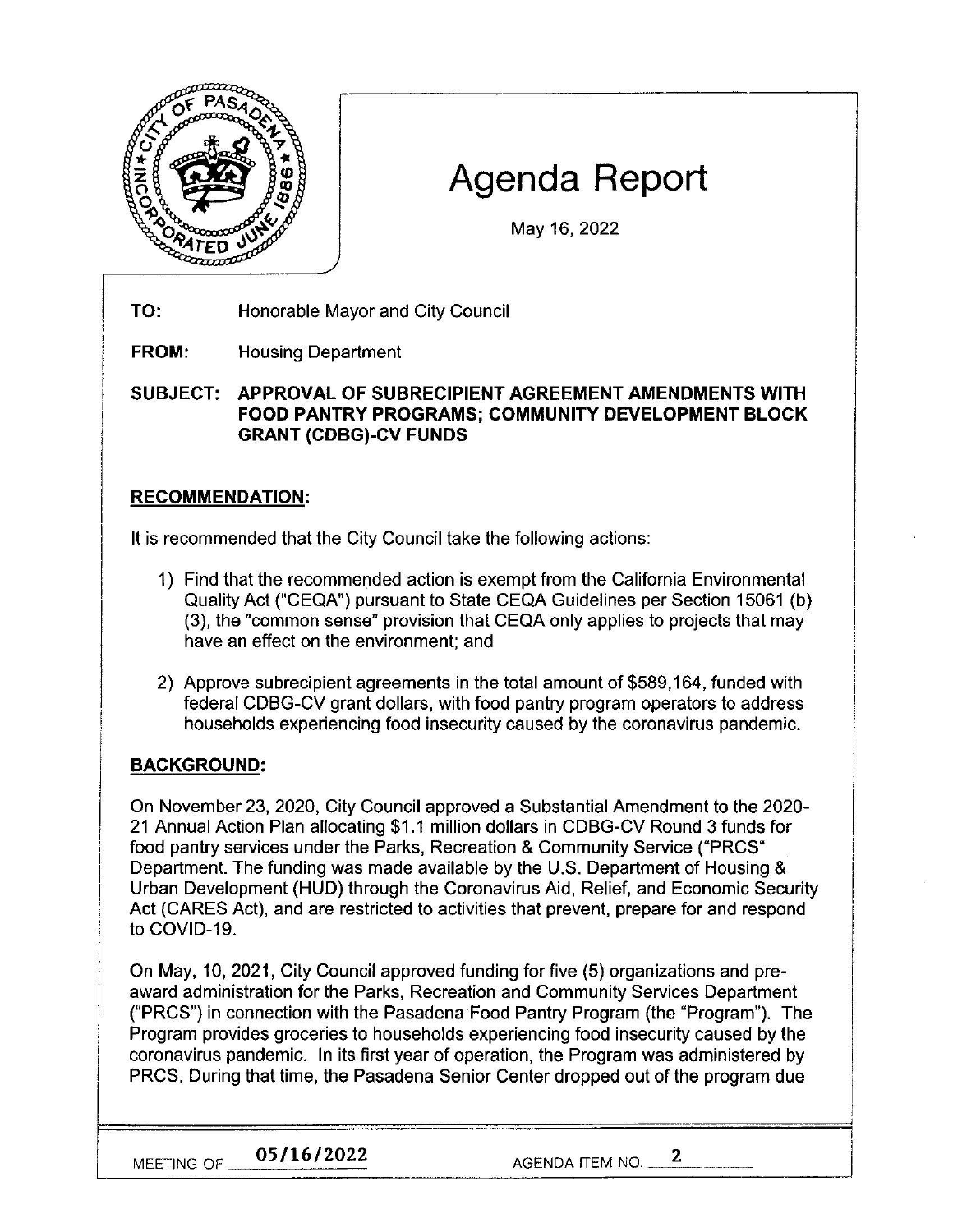Pasadena Food Panty Award May 16, 2022 Page 2 of 3

to staffing capacity. On January 31, 2022, City Council approved the restructuring of the Program to transfer the administration function from PRCS to the individual organizations. As a result, the total funds awarded to PRCS will be reduced to \$278,515 to cover the first year of administration costs (\$31,414) and program costs paid through PRCS to the food pantries (\$247,101). In total, the City will allocate \$589,164 for the Program.

| Original<br><b>Allocation</b> | <b>Agency Name</b>                                            | 1 <sup>st</sup> Year<br><b>Expenditures</b><br><b>Under PRCS</b><br><b>Admin</b> | <b>New</b><br><b>Direct</b><br><b>Budget</b> |
|-------------------------------|---------------------------------------------------------------|----------------------------------------------------------------------------------|----------------------------------------------|
| \$125,000                     | <b>National Day Laborer</b><br><b>Organization Network</b>    | \$85,005                                                                         | \$91,996                                     |
| \$125,000                     | <b>First AME Church</b>                                       | \$111,075                                                                        | \$113,925                                    |
| \$25,000                      | <b>First United Methodist Church</b>                          | \$10,281                                                                         | \$19,718                                     |
| \$175,000                     | <b>Foothill Unity Center</b>                                  | \$40,740                                                                         | \$85,010                                     |
| \$650,000                     | Parks, Recreation, and<br><b>Community Service Department</b> | \$31,414                                                                         | \$278,515                                    |
| \$1,100,000                   | Total                                                         | \$278,515                                                                        | \$589,164                                    |

#### **ENVIRONMENTAL ANALYSIS:**

The action proposed herein is exempt from the California Environmental Quality Act (CEQA), pursuant to State CEQA Guidelines Section 15061 (b )(3), the "common sense" provision of CEQA which applies to projects which may have the potential for causing a significant effect on the environment. Where it can be seen with certainty that there is no possibility that the activity in question may have a significant effect on the environment, the activity is not subject to CEQA. The approval of the subject subrecipient agreements to fund food programs will not have a significant effect on the environment and, hence, is not subject to CEQA.

#### **COUNCIL POLICY CONSIDERATION:**

This proposed action supports the City Council Strategic Planning Three-Year Goals in the areas of improving, maintaining, and enhancing public facilities and infrastructure; improving mobility and accessibility throughout the City of Pasadena; and supporting and promoting the quality of life and the local economy.